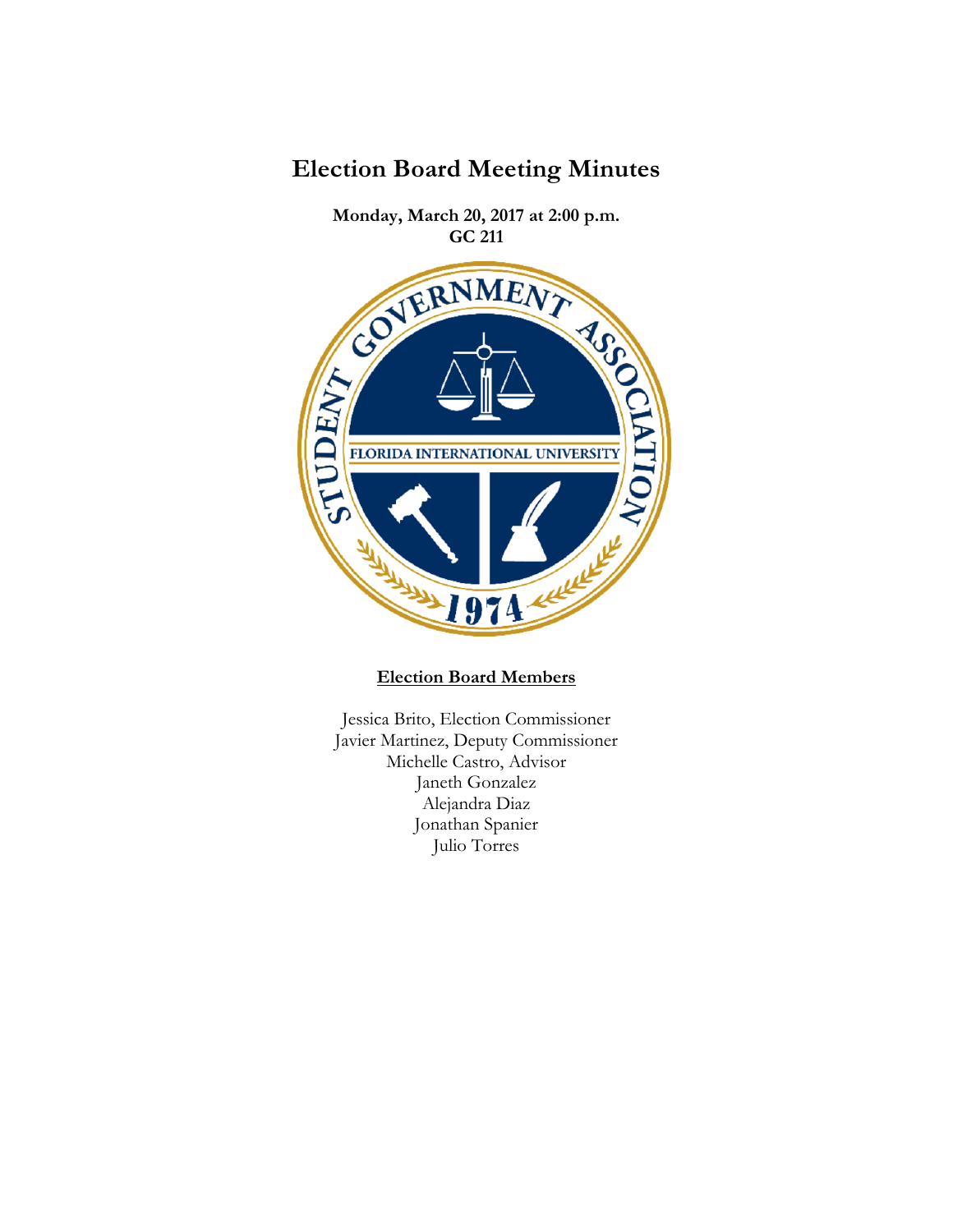Rollcall:

2:01 p.m.

Jessica Brito: Present Javier Martinez: Present Janeth Gonzalez: Present Alejandra Diaz: Excused Absence Jonathan Spanier: Present Julio Torres: Present

## Announcements

Jessica: flyers have arrived! Remember we have until today to submit final design ideas for tshirts

## Old Business

- I. Disqualifications
	- a. I have emailed candidates regarding questions on why they were not qualified. This is in reference to the candidate missing an application.

## New Business

- I. Political Parties
	- a. Jessica: FIUNITED has submitted their slate, waiting on FIYOU
	- b. Jessica: Political Parties & candidates can campaign on social media and they can do chapter visits
	- c. Jessica: I am sending out an email with an event registration form to all parties running, I will cc the board on this.
	- d. Jessica: Estimated expense reports are due today to my email or the SGA office assistant

## II. Debate

- a. Janeth: I am coming up with the questions for the debate and will have a finalized list soon
- b. Jonathan: I have sent food options to the chat, decide on one so Jessica can get it ordered.
- c. Julio: I have additional questions for the debate
- d. Javier: Requesting access to the SGA Instagram so we can livestream the debate
- e. Jessica: Email has been sent out to participating candidates so they can RSVP their attendance to the debate
- III. Election Business
	- i. Jessica: FIUNITED Party has requested having a polling site in the law school. Michelle has been notified about this and we are considering doing this.
	- ii. Jessica: Tori Ann will not be present at the upcoming debate